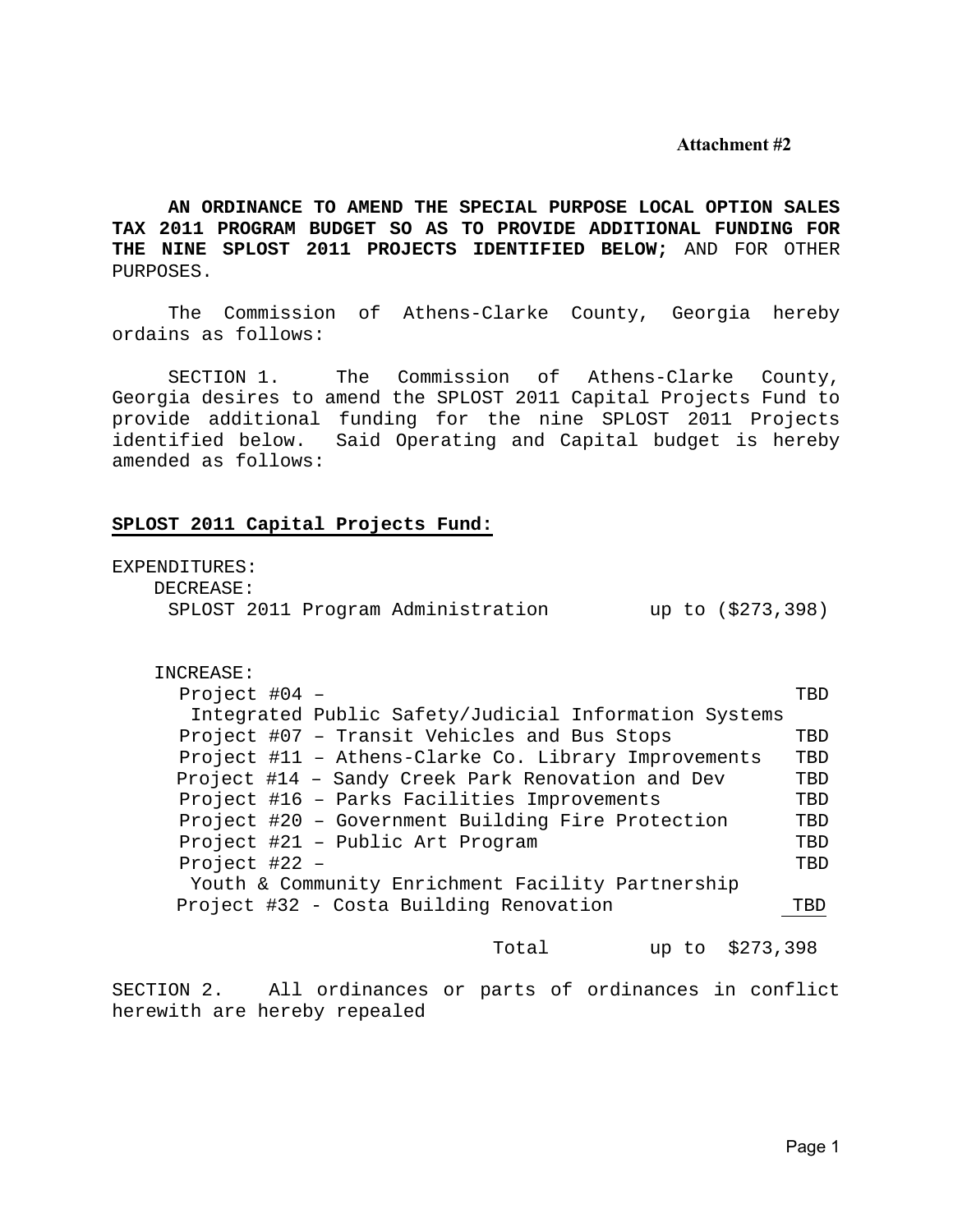## **THE UNIFIED GOVERNMENT OF ATHENS‐CLARKE COUNTY COMMISSION AGENDA ITEM**

**SUBJECT:**  SPLOST 2011 Jacobs Project Management Company Program/Project Management Professional Services Contract Amendment and Budget Ordinance

**DATE:**  April 28, 2022

### **BUDGET INFORMATION:**

### REVENUES:

|    | 195,272,000 | SPLOST 2011 Anticipated Revenue All Tiers |
|----|-------------|-------------------------------------------|
| Ŝ. | 1,642,437   | SPLOST 2011 Revenue Interest Funds        |
| Ŝ. | 6,064,193   | <b>SPLOST 2011 Revenue Variance Funds</b> |
| Ŝ. | 13,802,506  | SPLOST 2011 Additional Revenue Funds      |
|    | 1,151,367   | Proceeds from other Reimbursements        |
|    | 217,932,503 | SPLOST 2011 Program Revenue Total         |

### EXPENSES:

FUNDING SOURCE: SPLOST 2011 Program Revenues & Grants

### **COMMISSION ACTION REQUESTED ON:** June 7, 2022

### **PURPOSE:**

To request that the Mayor and Commission:

- a. Approve a contract amendment with the Jacobs Project Management Company, in a not‐ to‐exceed amount of \$273,398, for professional services related to Program and Project Management activities associated with the extended SPLOST 2011 Program (**Attachment #1**);
- b. Adopt an ordinance to amend the SPLOST 2011 Program Budgets to reallocate up to \$273,398 from the SPLOST 2011 Program Administration Budget to the nine SPLOST 2011 Project Budgets as shown on **Attachment #**2 and authorize the Manager to approve and report the exact budget amounts to be transferred to each of the listed projects on a periodic basis; and,
- c. Authorize the Mayor and appropriate staff to execute all related documents.

## **HISTORY:**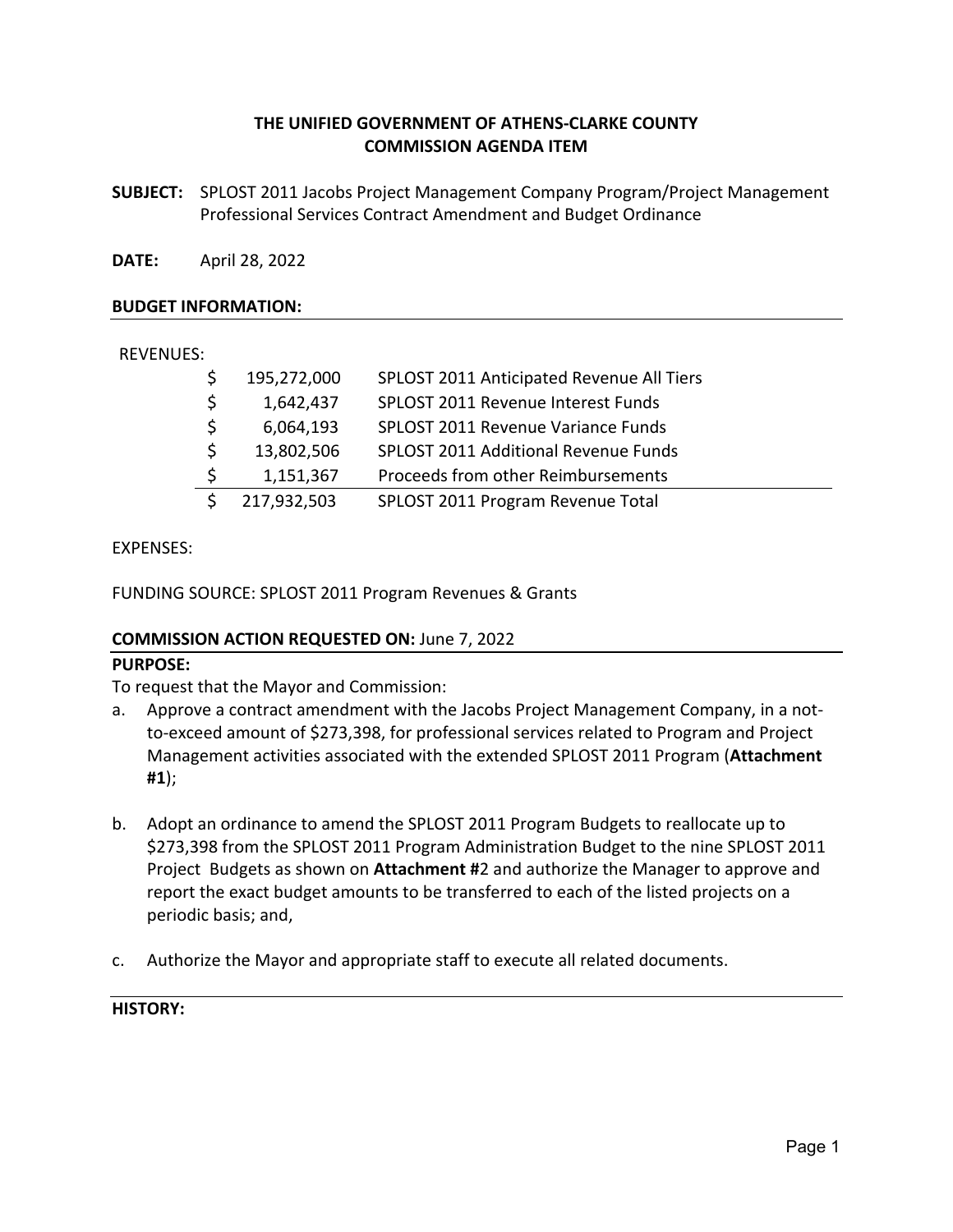- 1. Since 1985, the Unified Government of Athens‐Clarke County (ACCGov) or the former Clarke County Government have considered seven SPLOST referenda, six of which were approved, and two TSPLOST referenda, one of which was approved.
- 2. On April 5, 2011, the M&C approved a contract with Jacobs Project Management Company to provide professional services for the Program and Project Administration of the SPLOST 2011 Program. This contract was entered into on the assumption that ACCGov would hire a Program Administrator near the end of the year 2012 to perform the Program Administration functions beginning in 2013 which did not materialize.
- 3. On December 3, 2019, the M&C approved a contract extension with Jacobs Project Management Company to continue providing professional services for the Program and Project Administration of the SPLOST 2011 Program. The extension anticipated that ACCGov would hire a Program Administrator to perform the Program Administration functions and they anticipated a time frame to complete those efforts, primarily through the end of 2020 by the end of 2021.
- 4. In September 2020, ACCGov hired an internal Capital Projects/Program Administrator to begin Program Administration of the SPLOST 2020 Program. Program and Project Administration for the SPLOST 2011 and TSPLOST 2018 continued to be the responsibility of Jacobs Project Management Company.
- 5. During the Winter/Spring of 2022, evaluation of remaining SPLOST 2011 projects status including original task assignments, project extensions to support changes in internal and third party initiatives, COVID impact delays, staffing levels, and escalation of market conditions. Cumulative effects over the last 24 months and evaluated during this evaluation extends the anticipated completion schedule of the remaining projects through 2024.
- 6. Through May 9, 2022, the total of SPLOST 2011 Expenditures and Encumbrances is \$196,288,000.

## **FACTS & ISSUES:**

- 1. Since the 2011 SPLOST Program inception, the original \$195,272,000 anticipated revenues have increased over the duration of the program to current program revenues \$217,932,503 which is an additional \$22,660,503 (12%) to expand and create new subprojects not originally anticipated.
- 2. The 2011 SPLOST Program originated with 33 individual projects and to date a combination of 125 Projects & Sub-Projects have been completed; with 9 remaining to be completed. Each Project and Sub‐Project generally requires the same effort regarding M&C approvals, public engagement strategies, designer and contractor selection and contract management, Oversight committee reporting, User Group management, permitting, and construction management.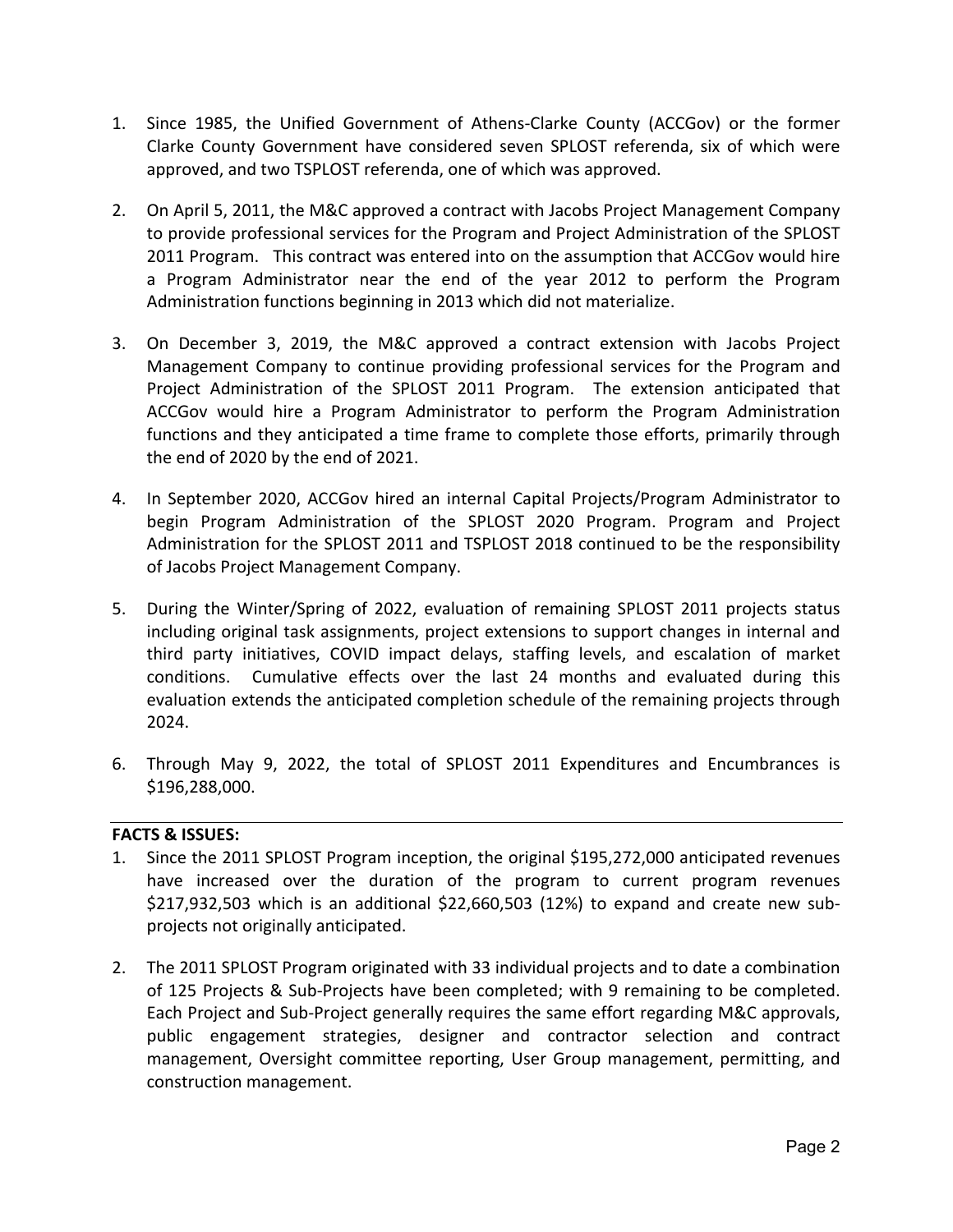- 3. Jacobs Project Management Company's SPLOST 2011 current contract value is \$3,928,521 which is 1.8% of the managed SPLOST 2011 Program Revenues; which is well below industry standard of 3‐4% of project cost for project management. Even with the current proposed contract supplement (**Attachment #1**), the proposed new contract total of \$4,201,919, is approximately 1.9% of the current program revenues.
- 4. The anticipated effort to compete the SPLOST 2011 Projects is estimated at 2,957 hours, as described in **Attachment #1**, with an anticipated total added cost component of \$273,398. The new proposed contract value would equal \$4,201,919 thereby adjusting the overall fee percentage to 1.93% of the managed SPLOST 2011 Program Revenues.
- 5. The exact proportion of the \$273,398 to be spent on each of the nine projects listed on **Attachments #1 and #2** will vary depending on the people that work on each project and the ratio of exact number of hours that are used for each project. The total amount of the proposed Contract Amendment would not exceed the approved \$273,398. The intent is to provide the project budgets to be funded accurately to account for the additional project management time that is required for each project. Any remaining funds that are not used and not allocated to one of the projects will remain in the Program Management budget and be available for use on other projects as approved by Mayor and Commission.
- 6. The SPLOST 2011 Program budget can support the additional cost needs from unused Program Management Fees set aside to support ACCGov staff and office services. There is currently an undesignated balance of \$877,457 in the SPLOST 2011 Program Management budget. Upon approval of the proposed budget amendment and if the full amount authorized was expended, the remaining undesignated balance will be \$604,059.

## **OPTIONS:**

- 1. Mayor and Commission:
	- a. Approve a contract amendment with the Jacobs Project Management Company, in a not‐to‐exceed amount of \$273,398, for professional services related to Program and Project Management activities associated with the extend SPLOST 2011 Program (**Attachment #1**);
	- b. Adopt an ordinance to amend the SPLOST 2011 Program Budgets to reallocate up \$273,398 from the SPLOST 2011 Program Administration Budget to the nine SPLOST 2011 Project Budgets as shown on **Attachment #**2 and authorize the Manager to approve and report the exact budget amounts to be transferred to each of the listed projects on a periodic basis; and,,
	- c. Authorize the Mayor and appropriate staff to execute all related documents.
- 2. Mayor and Commission do not approve the SPLOST 2011 Professional Services Supplement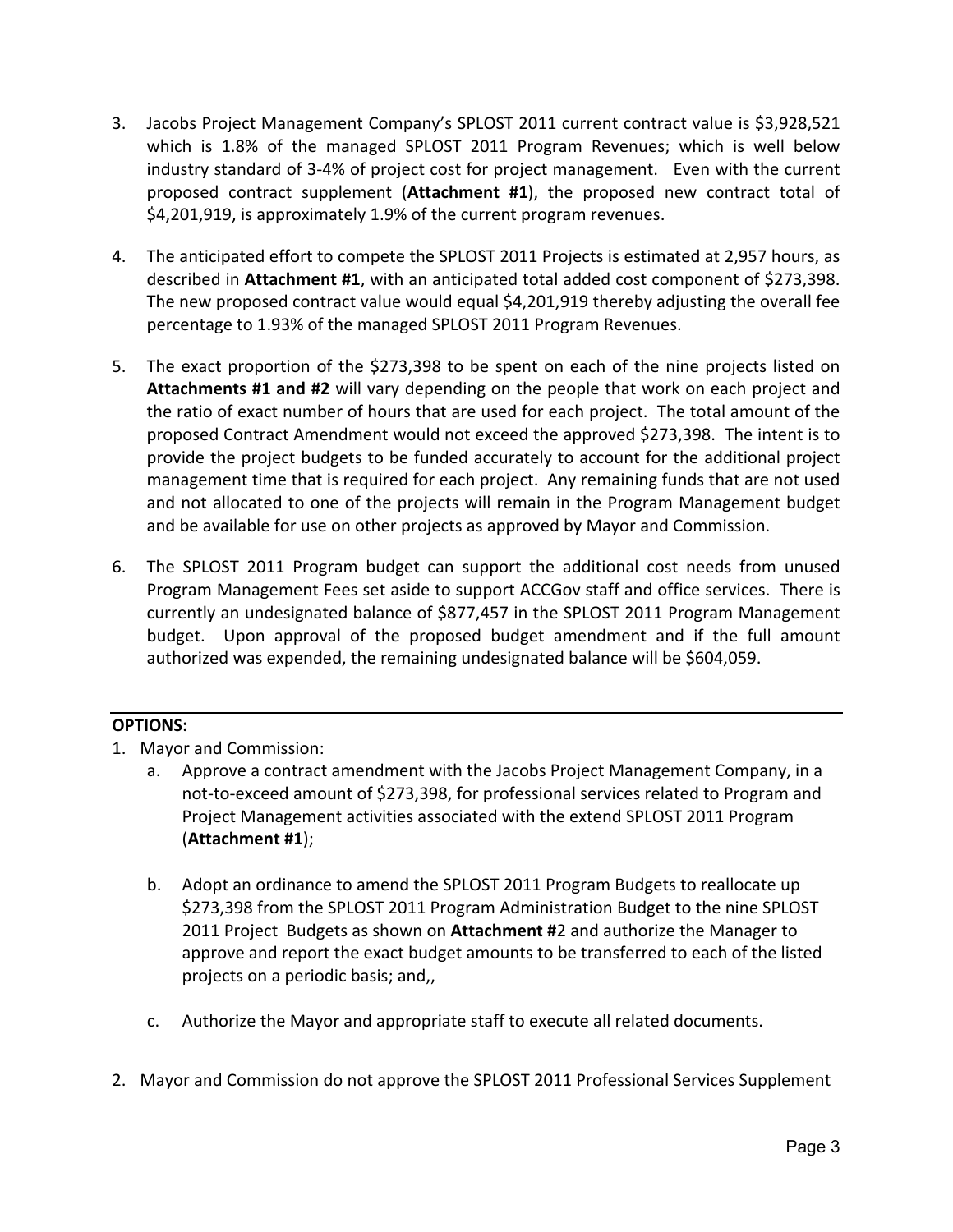3. Mayor and Commission defined option.

# **ADMINISTRATIVE COMMENTS:**

# **ADMINISTRATIVE RECOMMENDATION:** Option #1 a, b & c

Hair M. Willy

Manager **Date:** 

May 11, 2022

**ATTACHMENTS:**  Attachment #1 Jacobs Project Management Company PSS Amendment Attachment #2 Budget Amendment Ordinance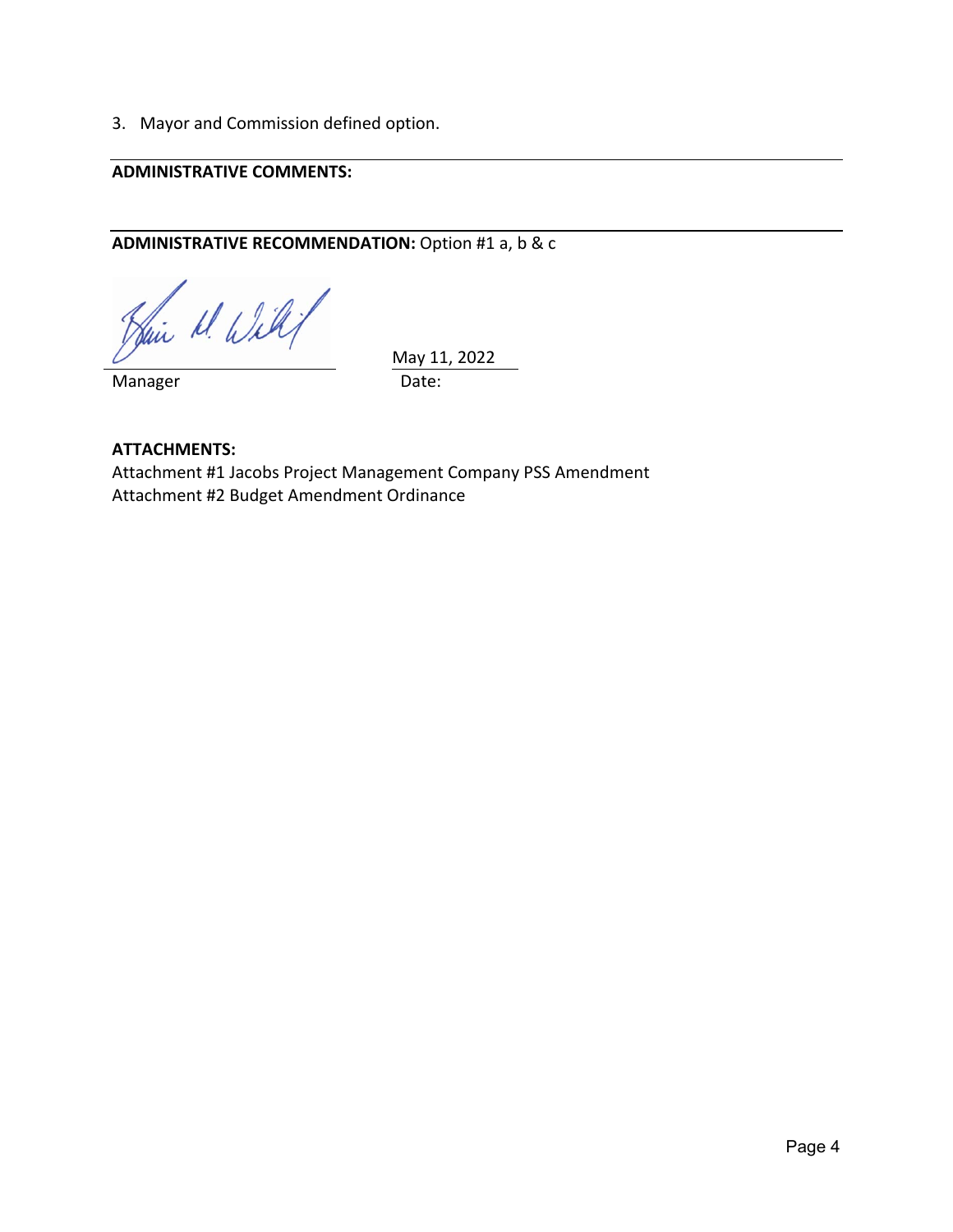# **SPLOST 2011 ‐ PROJECT SCOPE / SCHEDULE ANALYSIS PROFESSIONAL SUPPLEMENT SERVICES**

# **SECTION 1 ‐ BACKGROUND/HISTORY**

- a. During planning efforts for the SPLOST 2011 Program, the Manager's office evaluated the existing management model of fully outsourcing Program/Project Management Services (except ACCGov SPLOST support Staff) versus bringing all Program/Project Management services in-house by directly hiring new ACCGov staff. For the approximate 10-year 2011 Program, estimates for outsourcing this effort were \$9,828,938 compared to in-house ACCGov estimate at \$6,037,873.
- b. Although it was estimated that implementing a full ACCGov in‐house management model would result in \$3,791,064 cost reduction for the program, due to the 2011 Program's two signature projects – Jail Expansion & Classic Center Expansion – needing to move forward quickly and concerns of staff changes and loss of project institutional knowledge and existing processes, a hybrid model was developed. Mayor and Commission (M&C) approved a Program/Project Management approach utilizing blended staff resource distribution with existing Jacobs' staff and new ACCGov staff that would transition into Program and Project Management roles thereby reducing outside program/project management services.
- c. The blended approach anticipated bringing the Program Administrator position and a Project Administrator position in‐house between years 2‐3 of the program while maintaining one full‐ time, out-sourced Project Administrator with the ability to bring in additional outside expertise/support as‐needed for the remainder of the program.
- d. For ACCGov to fully staff the SPLOST 2011 Program, with ACCGov Staff, was originally estimated at \$6,037,873. The original Jacob's contract to fully staff the SPLOST 2011 Program was established at \$3,500,000. Leaving \$2,537,873 available to cover the anticipated cost for ACCGov to bring a portion of the 2011 Program/Project Management in‐house. ACCGov spent \$216,935, of the \$2,537,873, for contract labor to temporarily staff the Program Administration work after retirement of the previous Jacob's Program Administrator.
- e. ACCGov has since hired a full-time in-house Capital Projects Director but not an in-house Project Administrator. Combining this staff level adjustment with dual program management efficiencies between the SPLOST 2011 & TSPLOST 2018, to date, Jacob's has successfully handled the task that would have been performed by the in-house staff, with only one previous change request in December of 2019.
- f. The previous change order for work under the Jacobs SPLOST 2011 Program/Project Administration assumed that ACCGov would be hiring a new Project Manager during FY20, to cover the workload of some of the remaining projects in the SPLOST 2011 Program. However, due to COVID‐19, changes in the labor market, and the volume of unfilled positions ACCGov has not yet pursued creating a new Project Manager position for this role.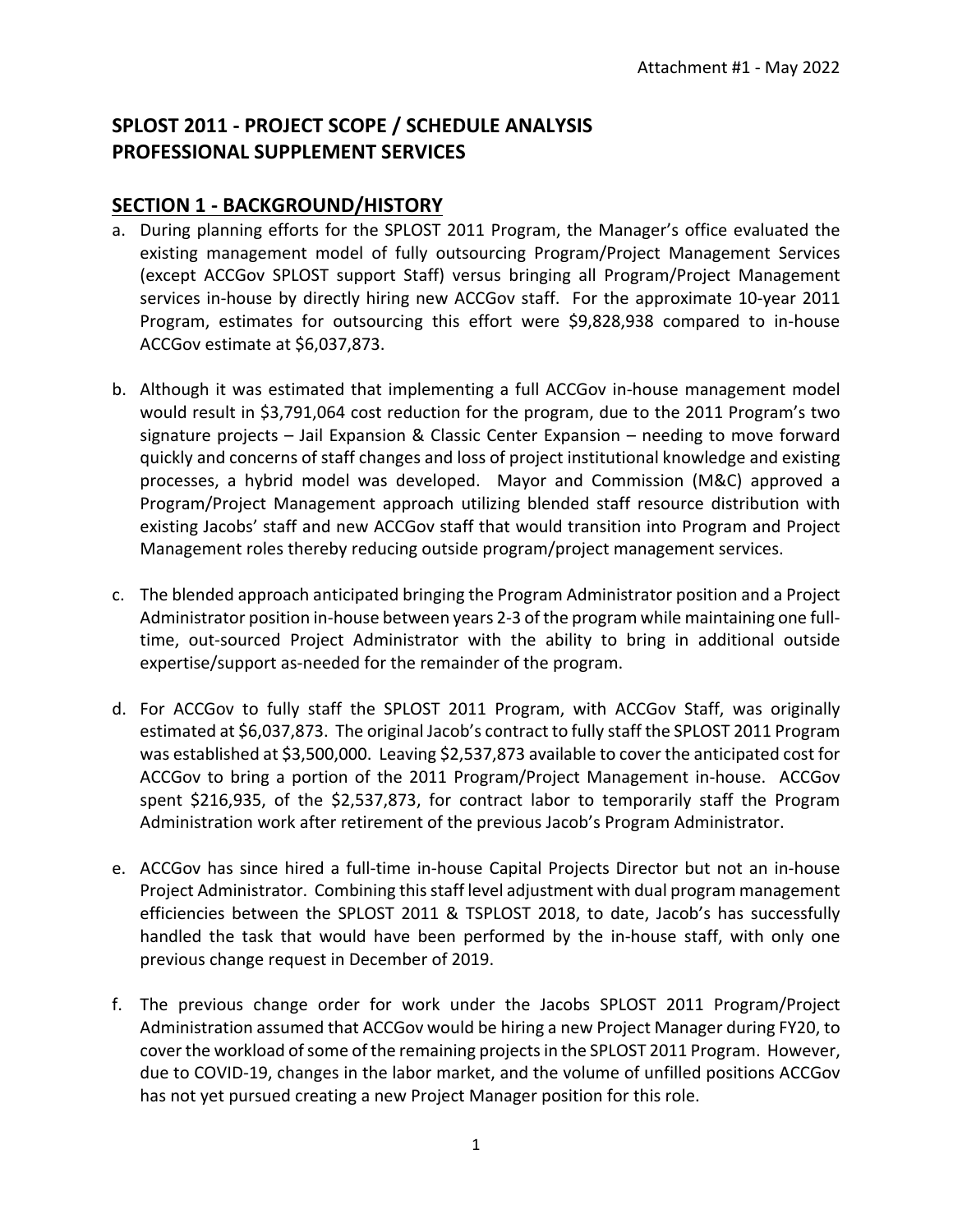- g. As described below in Section 2, analysis of the remaining efforts required to successfully complete the 2011 Program has identified insufficient Program/ Project Administration funding under Jacob's existing 2011 Program contract. While this deficit was anticipated due to ACCGov not hiring internal staff, the level of deficit and the timing was unknown due to the nature of the evolving program. The increase in sub‐projects, delay in projects due to Covid, expansion of the project scope because of additional funding, and continued reporting efforts, increased public engagement, and reduction or changes in ACCGov staffing has required the need for Jacobs to request this supplement to their current remaining contract.
- h. Staff has identified estimated efforts to complete the SPLOST 2011 Program which are more specifically outlined in the Project Scope/Effort to Complete, in Section 2. The total of the below itemized hours represents a proposed Jacobs' contract increase of \$273,398. Even with this contract increase, ACCGov is expected to save \$1,619,019 over what was expected to be the cost for the blended ACCGov/Jacobs Program/Project Administration cost for the SPLOST 2011 Program.

|              | 6,037,873   | Original Estimate of full ACCGov in-house staff (\$195M Program) |
|--------------|-------------|------------------------------------------------------------------|
|              | (3,928,521) | Jacobs' Current Contract Value (for a \$218M Program)            |
|              | 2,109,352   | Current estimated savings for in-house staff                     |
| <sup>S</sup> | (216, 935)  | ACCGov Contract Labor for Program Administrator                  |
| $\mathsf{S}$ | (273, 398)  | Jacobs' Proposed change order to complete 2011 Program           |
|              | 1,619,019   | <b>Remaining ACCGov Savings</b>                                  |

i. The estimated time to complete the remaining efforts of the SPLOST 2011 Program total 2,957 hours over an approximate 30‐month period. The contract time would also be extended to December 31, 2024 with an additional option for a one‐year renewal.

# **SECTION 2 ‐ PROJECT SCOPE/EFFORT TO COMPLETE**

# **Project #000: Program Administration**

While the ACCGov Capital Director's position has been filled, continued effort for the 2011 Program Administrator is still required to successfully complete the remaining projects, produce the required monthly and semi –annual reporting, and close out the 2011 Program. This effort will take approximately an additional 30 months at an estimated average 4 hours per month with the anticipated Program close out by end of 2024 as remaining projects are completed. (Estimated Additional Hours: 128)

# **Project #004: Integrated Public Safety/Judicial Information Systems**

The previous supplement was based on this project being complete at the end of 2020. However, since the previous supplement, ACCGov has had three different Court Administrators, new judges in two of the three courts, and numerous other staff changes. Also, the Contractor has changed ownership and has had three different project managers over the last two years. All of those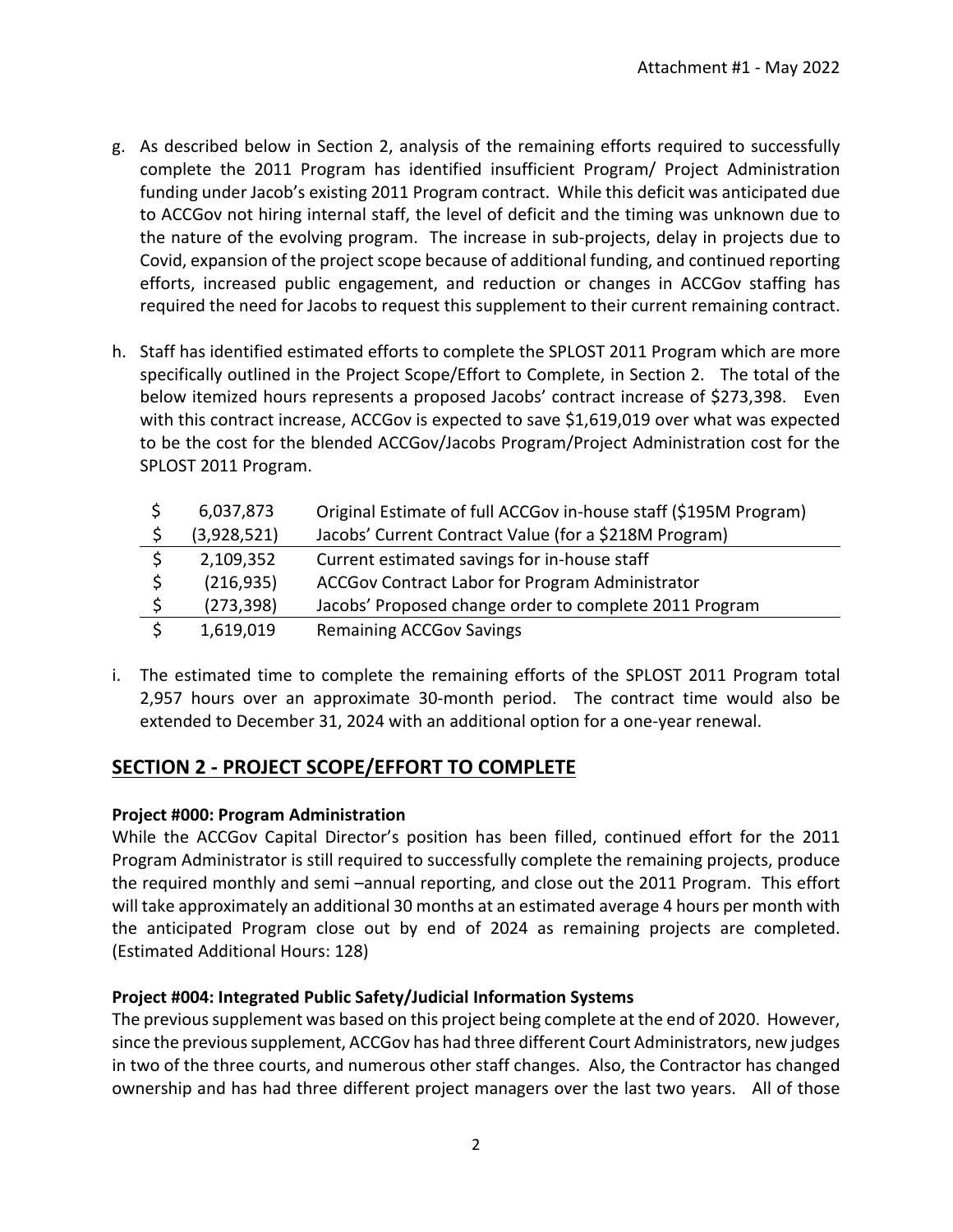changes have caused the delay in completion of the project from the previous scheduled end of 2020 until the spring of 2024. Jacobs has continued to expend an approximate 8 hours per month on the project since the previous projected completion end date of December 2020 and will continue to guide the project through the updated completion date of April 2024 (additional 40 months total). The effort to complete this project is an estimated twenty-four more months at an estimated average 8 hours per month (Estimated Additional Hours: 192 hours)

## **Project #007: Transit Vehicles and Bus Stops**

The previous supplement was based on this project being complete at the end of 2020. However, since that time additional stops were completed and the work on the list of stops continued as funding allows. Each stop requires coordination of design, permitting, ROW acquisition, and construction. The Project still has approximately \$214,000 available and it is expected that Transit will continue to request additional SPLOST support for additional Bus Stop Improvements. SPLOST will maintain a supportive role and on an as-needed basis for project support through an anticipated project end in December 2023 at an estimated average of 5 hours per month. (Estimated Additional Hours: 100)

## **Project #011: Athens‐Clarke County Library Improvements**

The previous supplement was based on this project being complete at the end of 2021. The library has been successful in gaining additional grants continuing the work of the project. The remaining anticipated effort for the library is supporting the two sub‐projects. The first being the yearly book purchases with remaining funds with an estimated effort of 1 hour per month through 2024. The second sub‐project remaining to be completed is where SPLOST Funding was added to the project budget as well as additional grant funding has been secured to re‐roof the original building and to add solar photovoltaic system to the roof. Originally, both efforts were to be managed by ACCGov staff. However, turnover and other staff workload priorities have prevented staff from having the available resources to fully manage all efforts with those two sub‐projects. Jacobs will continue to provide Project Management support for these two efforts through the remainder of 2023. (Estimated Additional Hours: 205)

# **Project #014: Sandy Creek Park Renovation and Development**

Since the previous supplement, the original sub‐projects have been completed except for the playground replacement/development. The scope and budget of the playground replacement has increased significantly with Jacobs being requested to provide an active Project Management Role in a larger playground project effort that now includes a user group, public engagement, design, and construction administration support. A second user group has been formed and is now underway. Estimate Project Completion August 2023 with an estimated 20 hours per month through completion (Estimated Additional Hours: 320)

# **Project #016: Park Facilities Improvements**

The previous supplement had this project being completed at the end of 2020. Since the previous supplement an additional \$1,800,000 of additional funding has been added to the project budget for a variety of sub-projects. Many of the sub-projects originally intended in the last supplement were to be managed by Leisure Services. However, staff turnover and shortages, Jacobs has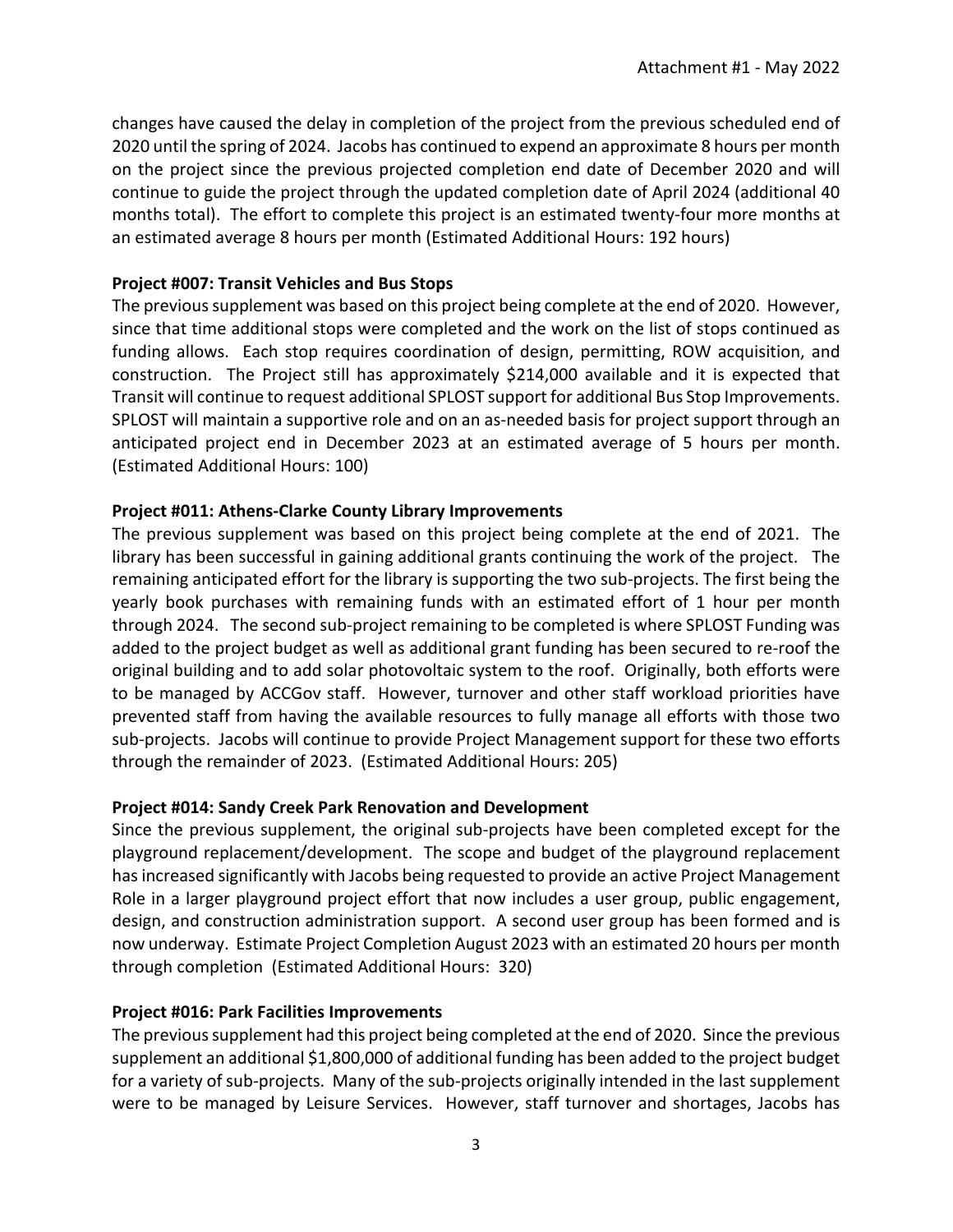assisted and continues to assist in the project management of these additional sub‐projects. Estimate Project Completion end of 2023 with an estimated 8 hours per month through completion. (Estimated Additional Hours: 160)

## **Project #020: Government Building Fire Protection**

Additional budget has been added to this project to provide the fire protection for two additional buildings (Church Brumby House aka Welcome Center and Old Fire Hall #2). Originally when the budget was added, the effort at both buildings were to be managed by ACCGov staff. However, turnover and other staff workload priorities have prevented staff from having the available resources to manage this additional work. Jacobs has already expended approximately 305 hours towards having the redesigns completed and a contractor brought on board to perform the work. Notice to Proceed to the contract is expected May 2022 and completion is expected to be completed by April 2023. Jacobs will continue to provide the Project Management support for these two buildings for the next 12 month at an average 20 hours per month; which is in keeping with the average hours expended on the same scope of work completed on the other buildings. (Total Estimated Hours 545, including the 305 already expended, for 240 additional hours)

## **Project #021: Public Art Program**

Athens Cultural Affairs Commission leads the implementation of this project incorporating the art programs and initiatives. SPLOST will maintain a supportive role and on an as-needed basis for project support at an estimated average of 1 hour per month. It is anticipated that ACAC should complete the project by the end of 2024. (Estimated Additional Hours: 30)

# **Project #022: Youth and Community Enrichment Facility Partnership**

The previous supplement was based on this project being complete at the end of 2022 and was still anticipated that it would be built on the existing W. Broad School site. Since that previous supplement, Jacobs has worked with the User Group and staff to investigate several properties near the W. Broad School and properties that are currently owned by Athens Housing Authority. The full Major Project Site Selection process is going to be required and has already started. The Youth and Community Enrichment Facility Partnership is still early in its design process and efforts remain to complete formalized partnership agreement, site selection, programming, design, construction and closeout. Since the previous supplement, time has been expended on several negotiated efforts with the Clarke County School District, a Design Professional has been selected, and selection activities have begun; with the additional scope anticipated through the end of 2024, (24 months longer than previously expected) with the same required effort of  $6 - 8$ hours per week. (Estimated Additional Hours: 910)

# **Project #032: Costa Building Renovation**

Work on preliminary design, demolition, asbestos removal, and associated management has been completed. Continued effort remains to determine building use or uses, determine/identify project partners, complete formalized partnership agreement(s), programming, design, construction and closeout with the remain effort to complete now extended to the early 2024, not including tenant build‐out efforts. Estimated completion with the known required effort average of 8 hours per week. (Estimated Additional Hours: 672)